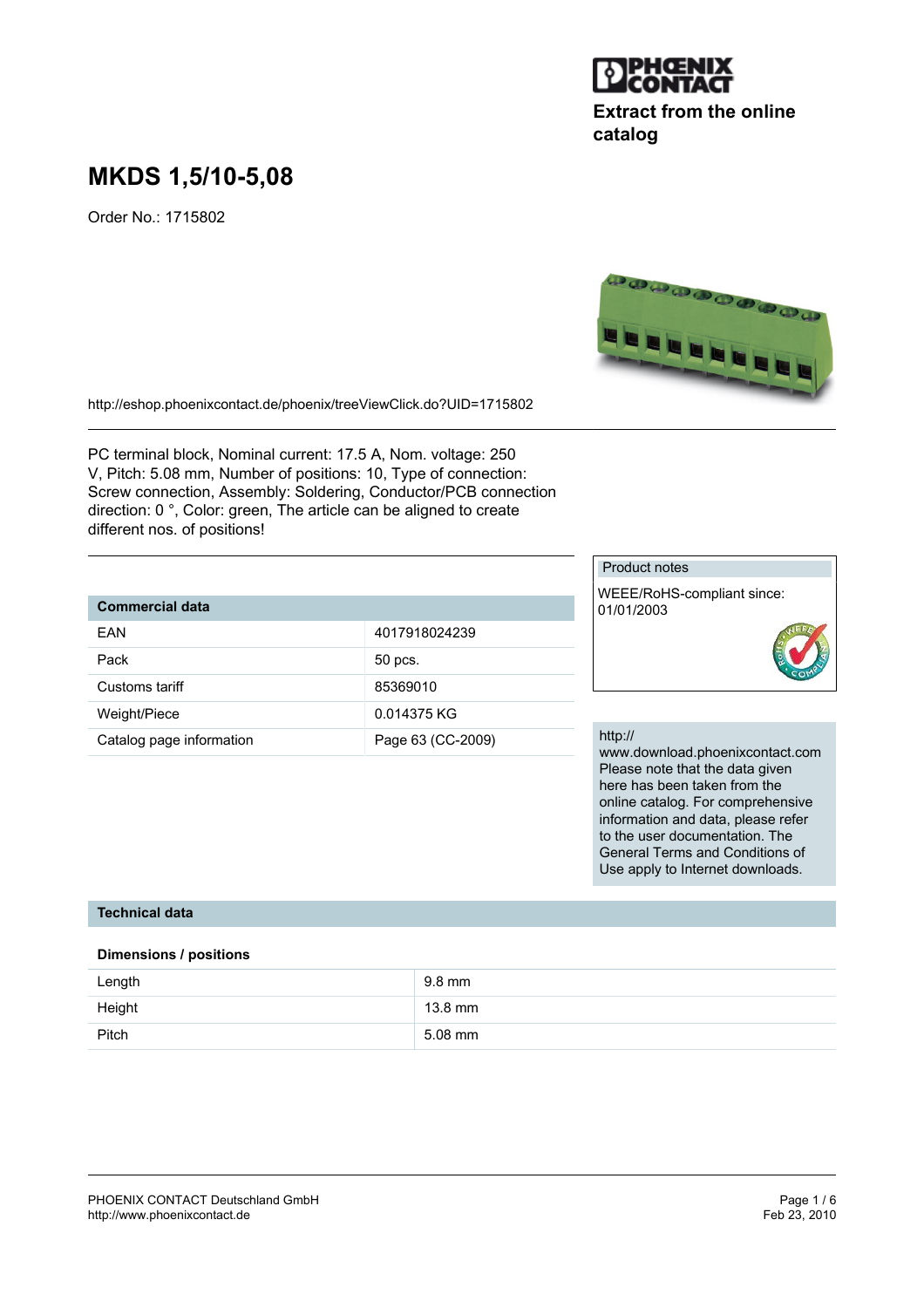| Number of positions                | 10                    |  |
|------------------------------------|-----------------------|--|
| Pin dimensions                     | $0,9 \times 0,9$ mm   |  |
| Hole diameter                      | $1.3 \text{ mm}$      |  |
| Screw thread                       | M <sub>3</sub>        |  |
| Tightening torque, min             | $0.5$ Nm              |  |
| Tightening torque max              | 0.6 Nm                |  |
| <b>Technical data</b>              |                       |  |
| L<br>Insulating material group     |                       |  |
| Rated surge voltage (III/3)        | 4 kV                  |  |
| Rated surge voltage (III/2)        | 4 kV                  |  |
| Rated surge voltage (II/2)         | 4 kV                  |  |
| Rated voltage (III/2)              | 400 V                 |  |
| Rated voltage (II/2)               | 630 V                 |  |
| Connection in acc. with standard   | EN-VDE                |  |
| Nominal current $I_N$              | 17.5 A                |  |
| Nominal voltage U <sub>N</sub>     | 250 V                 |  |
| Nominal cross section              | $1.5$ mm <sup>2</sup> |  |
| Maximum load current               | 22 A                  |  |
| Insulating material                | PA                    |  |
| Inflammability class acc. to UL 94 | V <sub>0</sub>        |  |
| Internal cylindrical gage          | A1                    |  |
| Stripping length                   | 7 mm                  |  |

## **Connection data**

| Conductor cross section solid min.                                            | $0.14 \text{ mm}^2$    |
|-------------------------------------------------------------------------------|------------------------|
| Conductor cross section solid max.                                            | $2.5$ mm <sup>2</sup>  |
| Conductor cross section stranded min.                                         | $0.14 \text{ mm}^2$    |
| Conductor cross section stranded max.                                         | $1.5$ mm <sup>2</sup>  |
| Conductor cross section stranded, with ferrule<br>without plastic sleeve min. | $0.25 \text{ mm}^2$    |
| Conductor cross section stranded, with ferrule<br>without plastic sleeve max. | $1.5$ mm <sup>2</sup>  |
| Conductor cross section stranded, with ferrule<br>with plastic sleeve min.    | $0.25$ mm <sup>2</sup> |
| Conductor cross section stranded, with ferrule<br>with plastic sleeve max.    | $1.5$ mm <sup>2</sup>  |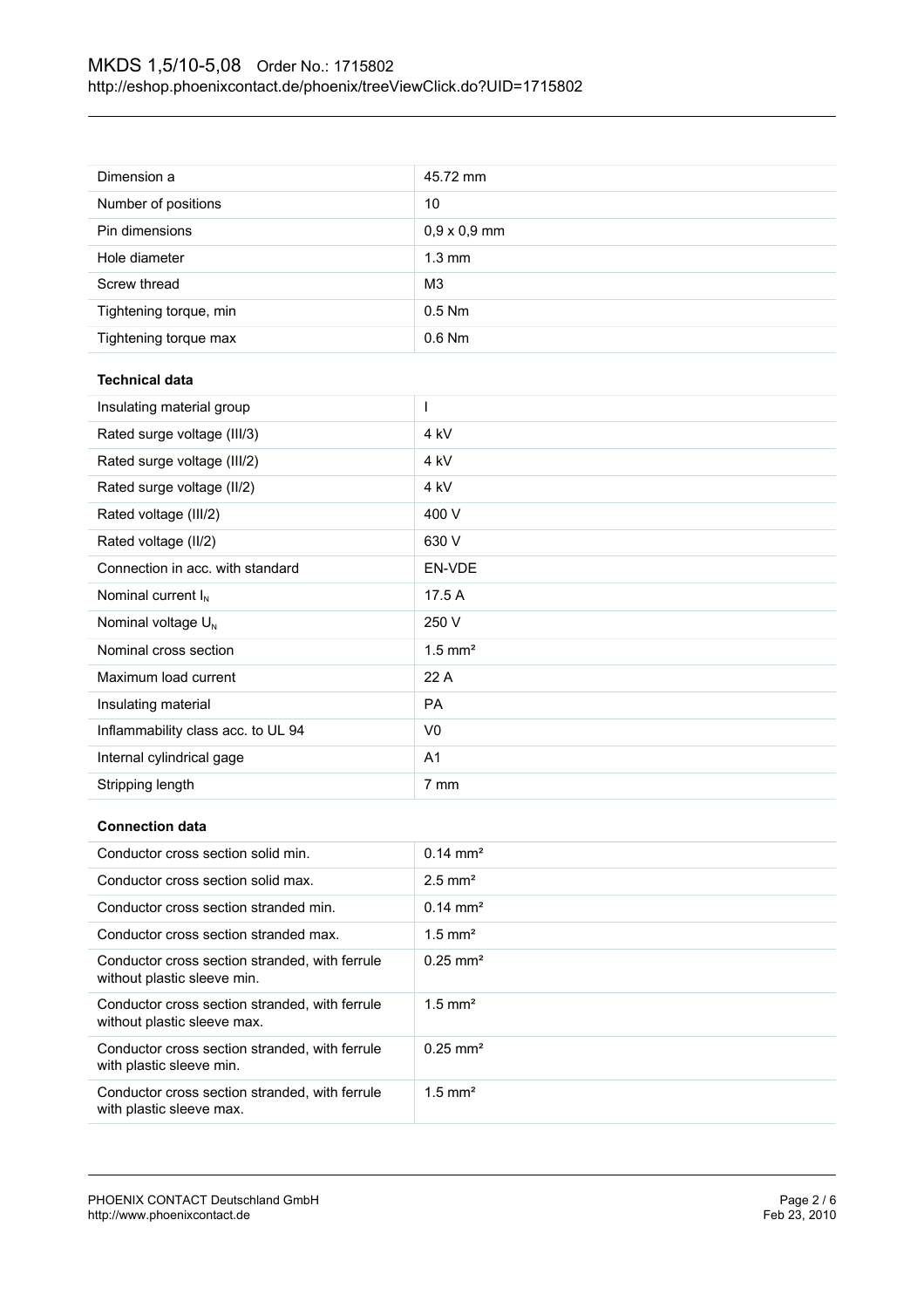| Conductor cross section AWG/kcmil min.                                                     | 26                     |
|--------------------------------------------------------------------------------------------|------------------------|
| Conductor cross section AWG/kcmil max                                                      | 14                     |
| 2 conductors with same cross section, solid min.                                           | $0.14 \text{ mm}^2$    |
| 2 conductors with same cross section, solid max.                                           | 1 mm <sup>2</sup>      |
| 2 conductors with same cross section, stranded<br>min.                                     | $0.14 \text{ mm}^2$    |
| 2 conductors with same cross section, stranded<br>max.                                     | $0.75 \text{ mm}^2$    |
| 2 conductors with same cross section, stranded,<br>ferrules without plastic sleeve, min.   | $0.25$ mm <sup>2</sup> |
| 2 conductors with same cross section, stranded,<br>ferrules without plastic sleeve, max.   | $0.5$ mm <sup>2</sup>  |
| 2 conductors with same cross section, stranded,<br>TWIN ferrules with plastic sleeve, min. | $0.5$ mm <sup>2</sup>  |
| 2 conductors with same cross section, stranded,<br>TWIN ferrules with plastic sleeve, max. | 1 mm <sup>2</sup>      |

## **Certificates / Approvals**





CCA, CSA, CUL, GL, GOST, SEV, UL

#### **CSA**

| Nominal voltage $U_{N}$ | 300 V     |
|-------------------------|-----------|
| Nominal current $I_{N}$ | 10A       |
| AWG/kcmil               | $28 - 14$ |

**CUL**

| Nominal voltage $U_{N}$ | 300 V     |
|-------------------------|-----------|
| Nominal current $I_N$   | 10A       |
| AWG/kcmil               | $30 - 14$ |

## **UL**

| Nominal voltage $U_{N}$ | 300 V     |
|-------------------------|-----------|
| Nominal current $I_{N}$ | 10A       |
| AWG/kcmil               | $30 - 14$ |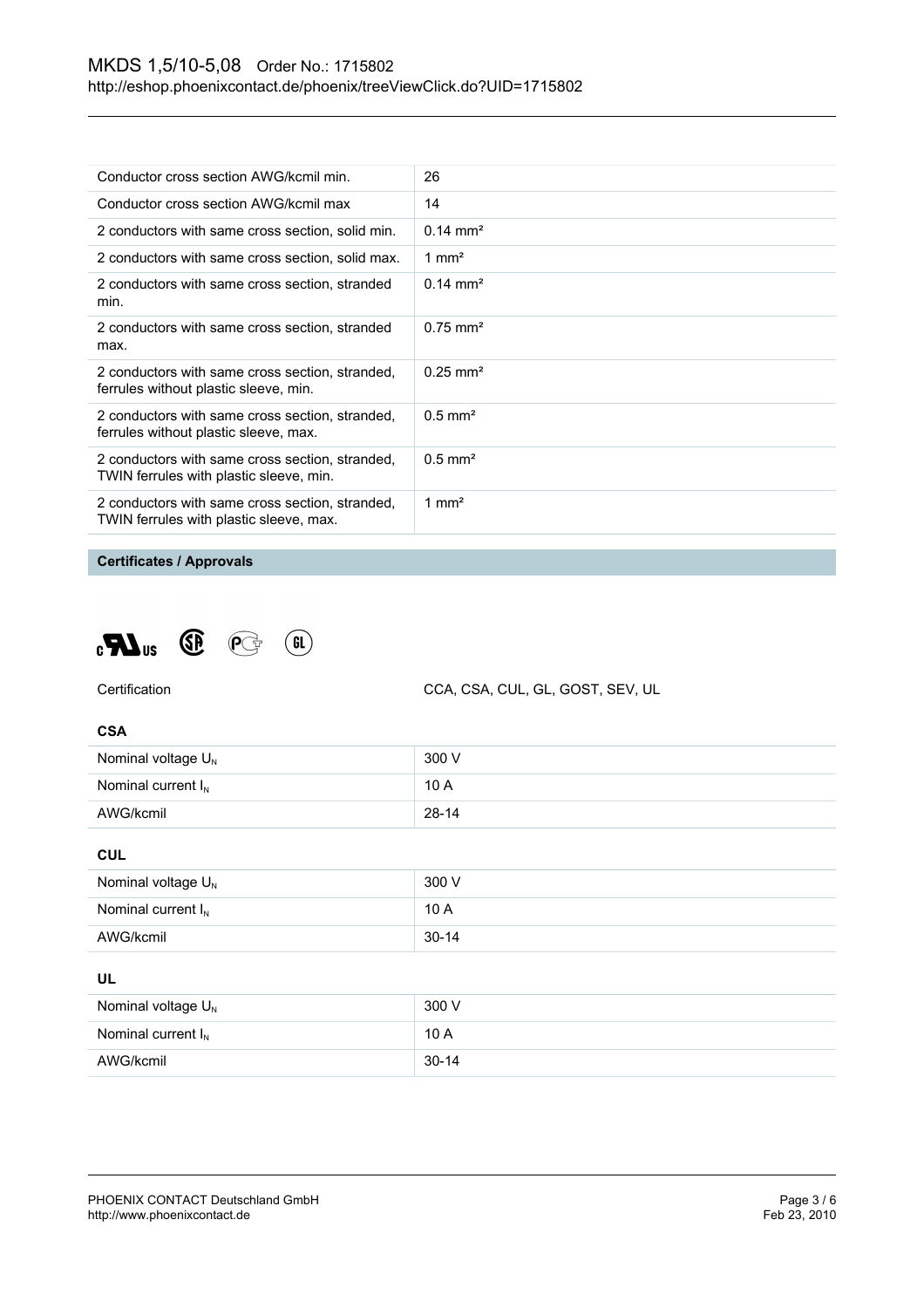| <b>Accessories</b>       |                          |                                                                                                                                                            |
|--------------------------|--------------------------|------------------------------------------------------------------------------------------------------------------------------------------------------------|
| Item                     | Designation              | Description                                                                                                                                                |
| <b>Assembly</b>          |                          |                                                                                                                                                            |
| 1702048                  | RZ 1,25-MKDS 1,5         | Pitch spacer, for adjusting the pitches between MKDS and<br>GMKDS terminal blocks in mixed rows, 1.25 mm thick                                             |
| General                  |                          |                                                                                                                                                            |
| 1733169                  | EBP 2-5                  | Insertion bridge, fully insulated, for plug connectors with 5.0 or<br>5.08 mm pitch, no. of positions: 2                                                   |
| <b>Marking</b>           |                          |                                                                                                                                                            |
| 0804293                  | SK 5,08/3,8:FORTL.ZAHLEN | Marker card, printed horizontally, self-adhesive, 12 identical<br>decades marked 1-10, 11-20 etc. up to 91-(99)100, sufficient for<br>120 terminal blocks  |
| <b>Tools</b>             |                          |                                                                                                                                                            |
| 1205053                  | SZS 0.6X3.5              | Screwdriver, bladed, matches all screw terminal blocks up to 4.0<br>mm <sup>2</sup> connection cross section, blade: 0.6 x 3.5 mm, without VDE<br>approval |
| <b>Diagrams/Drawings</b> |                          |                                                                                                                                                            |

Drilling plan/solder pad geometry

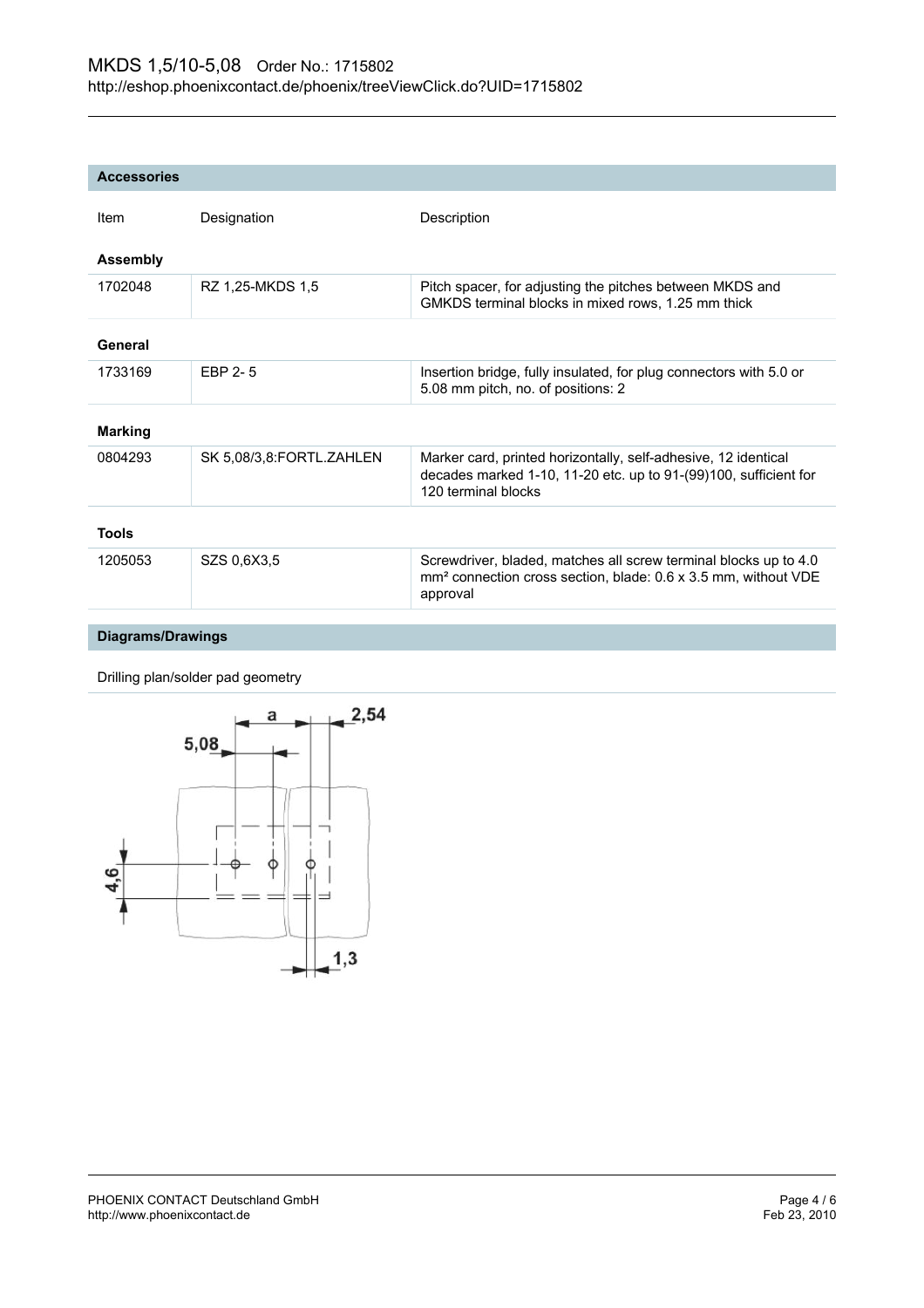Dimensioned drawing